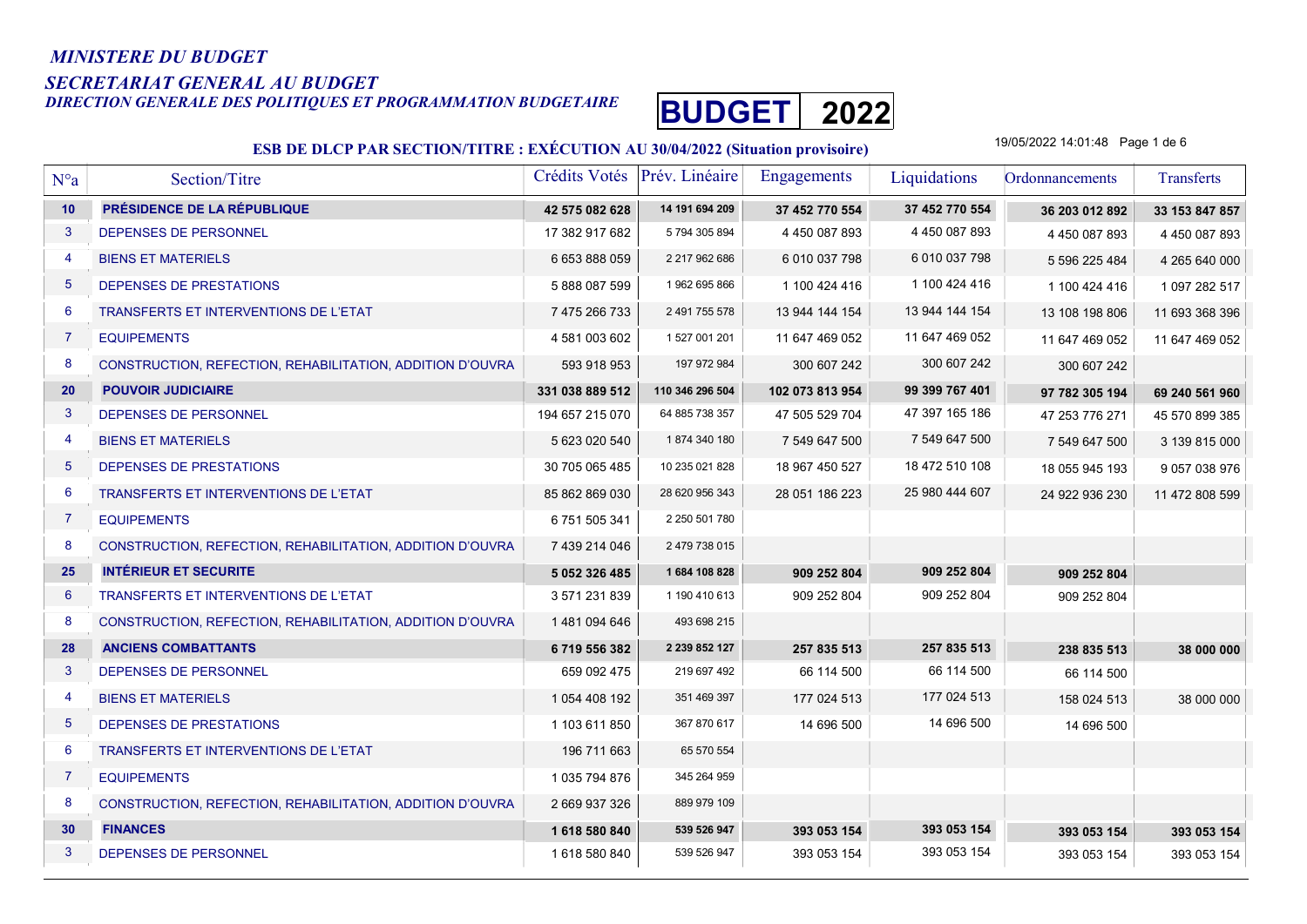19/05/2022 14:01:48 Page 2 de 6

| $N^{\circ}a$   | Section/Titre                                             | Crédits Votés Prév. Linéaire |                 | <b>Engagements</b> | Liquidations    | Ordonnancements | Transferts      |
|----------------|-----------------------------------------------------------|------------------------------|-----------------|--------------------|-----------------|-----------------|-----------------|
| 31             | <b>BUDGET</b>                                             | 104 826 344 788              | 34 942 114 929  | 89 143 256 933     | 88 617 037 201  | 78 298 903 465  | 17 288 548 889  |
| $\overline{5}$ | DEPENSES DE PRESTATIONS                                   | 77 941 318 058               | 25 980 439 353  | 56 627 948 767     | 56 627 948 767  | 53 542 527 718  | 3 367 132 029   |
| 6              | TRANSFERTS ET INTERVENTIONS DE L'ETAT                     | 26 885 026 730               | 8 961 675 577   | 32 515 308 166     | 31 989 088 434  | 24 756 375 747  | 13 921 416 860  |
| 32             | <b>PLAN</b>                                               | 5753680106                   | 1917893369      | 538 339 450        | 538 339 450     | 473 421 300     | 473 421 300     |
| 3              | DEPENSES DE PERSONNEL                                     | 5 559 592 000                | 1853 197 333    | 473 421 300        | 473 421 300     | 473 421 300     | 473 421 300     |
| 6              | <b>TRANSFERTS ET INTERVENTIONS DE L'ETAT</b>              | 194 088 106                  | 64 696 035      | 64 918 150         | 64 918 150      |                 |                 |
| 34             | <b>JUSTICE</b>                                            | 135 199 324                  | 45 066 441      | 29 000 000         | 29 000 000      | 29 000 000      |                 |
| 6              | TRANSFERTS ET INTERVENTIONS DE L'ETAT                     | 135 199 324                  | 45 066 441      | 29 000 000         | 29 000 000      | 29 000 000      |                 |
| 37             | <b>SANTE PUBLIQUE, HYGIENE ET PREVENTION</b>              | 990 270 006 870              | 330 090 002 290 | 165 999 508 964    | 165 899 161 964 | 165 035 091 987 | 160 329 849 294 |
| 3              | DEPENSES DE PERSONNEL                                     | 650 328 905 219              | 216 776 301 740 | 160 086 144 303    | 160 086 144 303 | 160 086 144 303 | 160 086 144 303 |
| $\overline{4}$ | <b>BIENS ET MATERIELS</b>                                 | 15 385 603 326               | 5 128 534 442   | 700 324 555        | 700 324 555     | 700 324 555     |                 |
| $\overline{5}$ | DEPENSES DE PRESTATIONS                                   | 5 344 938 788                | 1781 646 263    |                    |                 |                 |                 |
| 6              | TRANSFERTS ET INTERVENTIONS DE L'ETAT                     | 19 851 249 696               | 6 617 083 232   | 4 278 067 340      | 4 177 720 340   | 3 313 650 363   | 243 704 991     |
| 7              | <b>EQUIPEMENTS</b>                                        | 42 368 015 111               | 14 122 671 704  | 198 481 394        | 198 481 394     | 198 481 394     |                 |
| 8              | CONSTRUCTION, REFECTION, REHABILITATION, ADDITION D'OUVRA | 256 991 294 730              | 85 663 764 910  | 736 491 372        | 736 491 372     | 736 491 372     |                 |
| 38             | <b>ENSEIGNEMENT PRIMAIRE, SECONDAIRE ET TECHNIQUE</b>     | 2 213 347 362 213            | 737 782 454 071 | 490 313 774 097    | 490 183 571 168 | 490 183 571 168 | 485 040 818 194 |
| $\mathbf{3}$   | DEPENSES DE PERSONNEL                                     | 1 944 126 187 406            | 648 042 062 469 | 484 305 875 967    | 484 305 875 967 | 484 305 875 967 | 484 305 875 967 |
| $\overline{4}$ | <b>BIENS ET MATERIELS</b>                                 | 342 578 313                  | 114 192 771     |                    |                 |                 |                 |
| 5              | DEPENSES DE PRESTATIONS                                   | 3 218 252 569                | 1 072 750 856   | 130 202 929        |                 |                 |                 |
| 6              | TRANSFERTS ET INTERVENTIONS DE L'ETAT                     | 7 385 578 077                | 2 461 859 359   | 1841073413         | 1841073413      | 1841073413      | 274 613 227     |
| $\overline{7}$ | <b>EQUIPEMENTS</b>                                        | 64 878 445 564               | 21 626 148 521  | 3 576 292 788      | 3 576 292 788   | 3 576 292 788   |                 |
| 8              | CONSTRUCTION, REFECTION, REHABILITATION, ADDITION D'OUVRA | 193 396 320 284              | 64 465 440 095  | 460 329 000        | 460 329 000     | 460 329 000     | 460 329 000     |
| 40             | <b>ENSEIGNEMENT SUPÉRIEUR ET UNIVERSITAIRE</b>            | 315 176 885 869              | 105 058 961 956 | 90 476 243 503     | 90 476 243 503  | 89 258 693 270  | 86 256 013 182  |
| 3              | DEPENSES DE PERSONNEL                                     | 275 726 252 168              | 91 908 750 723  | 74 866 113 346     | 74 866 113 346  | 74 463 613 346  | 72 868 613 346  |
| $\overline{4}$ | <b>BIENS ET MATERIELS</b>                                 | 1849 188 120                 | 616 396 040     | 922 769 008        | 922 769 008     | 828 769 008     | 749 769 008     |
| $\overline{5}$ | DEPENSES DE PRESTATIONS                                   | 4 525 314 041                | 1508 438 014    | 2 197 675 629      | 2 197 675 629   | 2 197 675 629   | 1545933876      |
| 6              | TRANSFERTS ET INTERVENTIONS DE L'ETAT                     | 19 903 368 886               | 6 634 456 295   | 12 208 635 287     | 12 208 635 287  | 11 768 635 287  | 11 091 696 953  |
| 7              | <b>EQUIPEMENTS</b>                                        | 666 720 000                  | 222 240 000     |                    |                 |                 |                 |
| 8              | CONSTRUCTION, REFECTION, REHABILITATION, ADDITION D'OUVRA | 12 506 042 654               | 4 168 680 885   | 281 050 233        | 281 050 233     |                 |                 |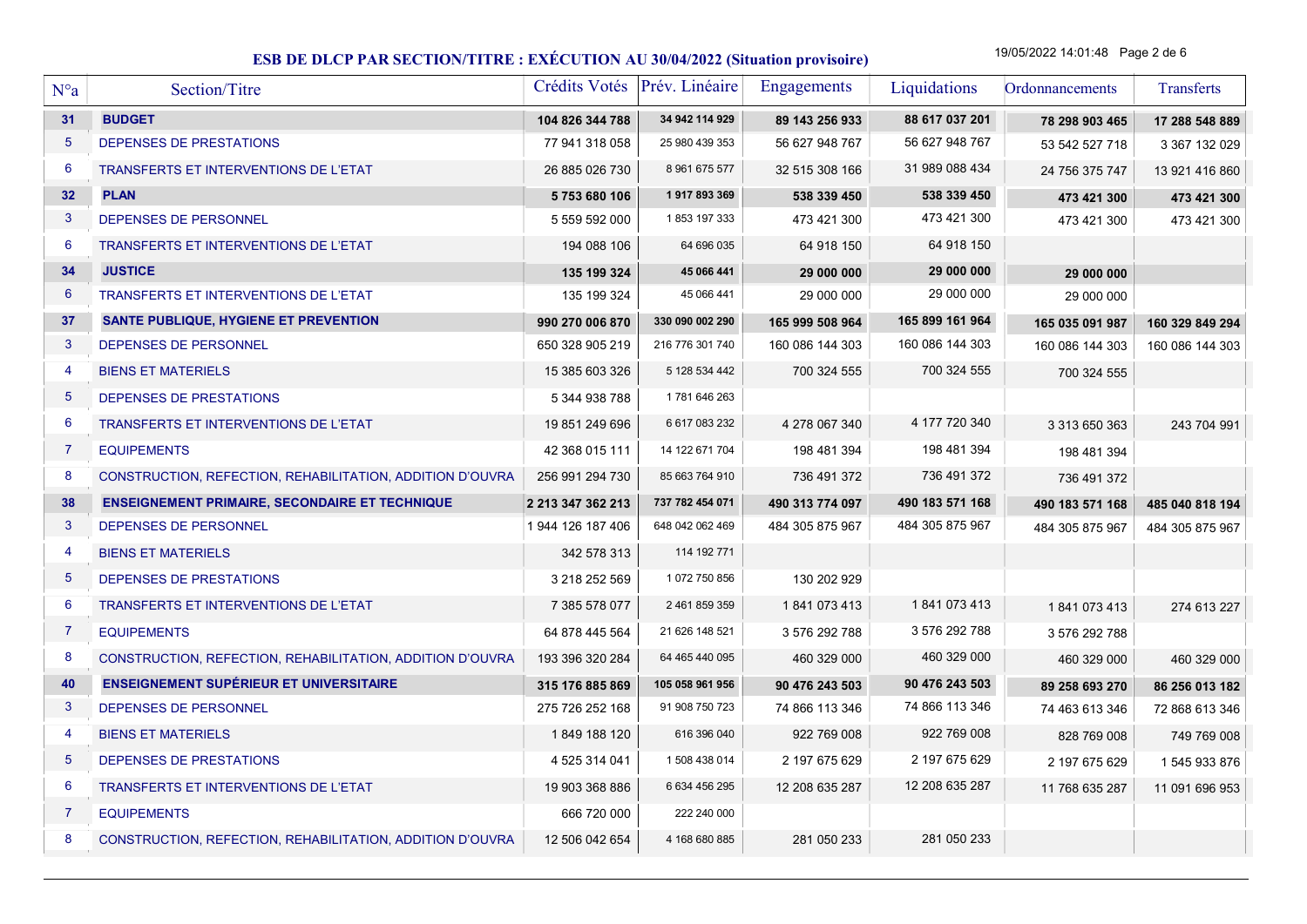19/05/2022 14:01:48 Page 3 de 6

| N°a             | Section/Titre                                             | Crédits Votés Prév. Linéaire |                 | Engagements    | Liquidations   | Ordonnancements | Transferts     |
|-----------------|-----------------------------------------------------------|------------------------------|-----------------|----------------|----------------|-----------------|----------------|
| 41              | RECHERCHE SCIENTIFIQUE ET INNOVATION TECHNOLOGIQUE        | 2 139 011 008                | 713 003 669     | 457 384 586    | 457 384 586    | 266 301 545     | 255 574 111    |
| 3               | DEPENSES DE PERSONNEL                                     | 1 191 893 100                | 397 297 700     | 255 574 111    | 255 574 111    | 255 574 111     | 255 574 111    |
| 6               | <b>TRANSFERTS ET INTERVENTIONS DE L'ETAT</b>              | 947 117 908                  | 315 705 969     | 201 810 475    | 201 810 475    | 10 727 434      |                |
| 42              | <b>INFRASTRUCTURES ET TRAVAUX PUBLICS</b>                 | 249 132 679 731              | 83 044 226 577  | 3 183 821 789  | 3 183 821 789  | 3 183 821 789   | 3 183 821 789  |
| 3               | DEPENSES DE PERSONNEL                                     | 744 562 080                  | 248 187 360     | 183 608 789    | 183 608 789    | 183 608 789     | 183 608 789    |
| 5               | DEPENSES DE PRESTATIONS                                   | 166 687 029                  | 55 562 343      |                |                |                 |                |
| $6\phantom{1}6$ | <b>TRANSFERTS ET INTERVENTIONS DE L'ETAT</b>              | 262 473 470                  | 87 491 157      |                |                |                 |                |
| 7               | <b>EQUIPEMENTS</b>                                        | 2786 542 538                 | 928 847 513     |                |                |                 |                |
| 8               | CONSTRUCTION, REFECTION, REHABILITATION, ADDITION D'OUVRA | 245 172 414 614              | 81 724 138 205  | 3 000 213 000  | 3 000 213 000  | 3 000 213 000   | 3 000 213 000  |
| 43              | <b>URBANISME ET HABITAT</b>                               | 55 514 287 452               | 18 504 762 484  | 5 799 574 454  | 5 799 574 454  | 4 912 313 274   | 1 414 218 042  |
| 3               | DEPENSES DE PERSONNEL                                     | 8 524 784 036                | 2 841 594 679   | 1 376 218 042  | 1 376 218 042  | 1 376 218 042   | 1 376 218 042  |
| 4               | <b>BIENS ET MATERIELS</b>                                 | 806 153 346                  | 268 717 782     | 76 000 000     | 76 000 000     | 57 000 000      | 38 000 000     |
| 5               | DEPENSES DE PRESTATIONS                                   | 4 087 602 447                | 1 362 534 149   | 60 168 272     | 60 168 272     | 60 168 272      |                |
| 6               | TRANSFERTS ET INTERVENTIONS DE L'ETAT                     | 7 582 457 155                | 2 527 485 718   | 1 594 077 800  | 1 594 077 800  | 1 594 077 800   |                |
| $\overline{7}$  | <b>EQUIPEMENTS</b>                                        | 29 726 697 678               | 9 908 899 226   | 868 261 180    | 868 261 180    |                 |                |
| 8               | CONSTRUCTION, REFECTION, REHABILITATION, ADDITION D'OUVRA | 4786 592 790                 | 1 595 530 930   | 1824 849 160   | 1824 849 160   | 1824 849 160    |                |
| 44              | <b>AGRICULTURE</b>                                        | 684 650 022 478              | 228 216 674 159 | 47 767 814 526 | 47 293 442 395 | 46 601 315 524  | 12 923 837 949 |
| 3               | DEPENSES DE PERSONNEL                                     | 65 336 515 604               | 21 778 838 535  | 13 134 169 466 | 12 825 673 800 | 12 721 538 115  | 12 416 304 705 |
| 4               | <b>BIENS ET MATERIELS</b>                                 | 8 117 592 362                | 2 705 864 121   | 883 884 545    | 795 017 845    | 520 308 610     | 359 905 000    |
| 5               | DEPENSES DE PRESTATIONS                                   | 18 889 429 488               | 6 296 476 496   | 23 405 348 178 | 23 328 338 413 | 23 193 900 438  | 147 628 244    |
| 6               | TRANSFERTS ET INTERVENTIONS DE L'ETAT                     | 20 923 649 759               | 6 974 549 920   | 250 843 975    | 250 843 975    | 72 000 000      |                |
| $\overline{7}$  | <b>EQUIPEMENTS</b>                                        | 528 736 637 023              | 176 245 545 674 | 10 093 568 361 | 10 093 568 361 | 10 093 568 361  |                |
| 8               | CONSTRUCTION, REFECTION, REHABILITATION, ADDITION D'OUVRA | 42 646 198 242               | 14 215 399 414  |                |                |                 |                |
| 45              | DÉVELOPPEMENT RURAL                                       | 641 263 094 022              | 213 754 364 674 | 28 038 621 780 | 27 843 957 461 | 16 503 991 610  | 5 040 615 024  |
| 3               | DEPENSES DE PERSONNEL                                     | 23 726 075 677               | 7 908 691 892   | 4 902 406 743  | 4 901 278 824  | 4 706 388 524   | 4 427 615 024  |
| 4               | <b>BIENS ET MATERIELS</b>                                 | 4 405 396 091                | 1 468 465 364   | 1462969439     | 1414 394 969   | 939 844 492     | 613 000 000    |
| 5               | DEPENSES DE PRESTATIONS                                   | 10 371 203 133               | 3 457 067 711   | 920 667 839    | 793 453 259    | 594 542 916     |                |
| 6               | TRANSFERTS ET INTERVENTIONS DE L'ETAT                     | 26 240 282 578               | 8746760859      | 1 096 670 099  | 1 078 922 749  | 622 729 284     |                |
| 7               | <b>EQUIPEMENTS</b>                                        | 153 988 756 972              | 51 329 585 657  | 701 355 120    | 701 355 120    | 647 822 751     |                |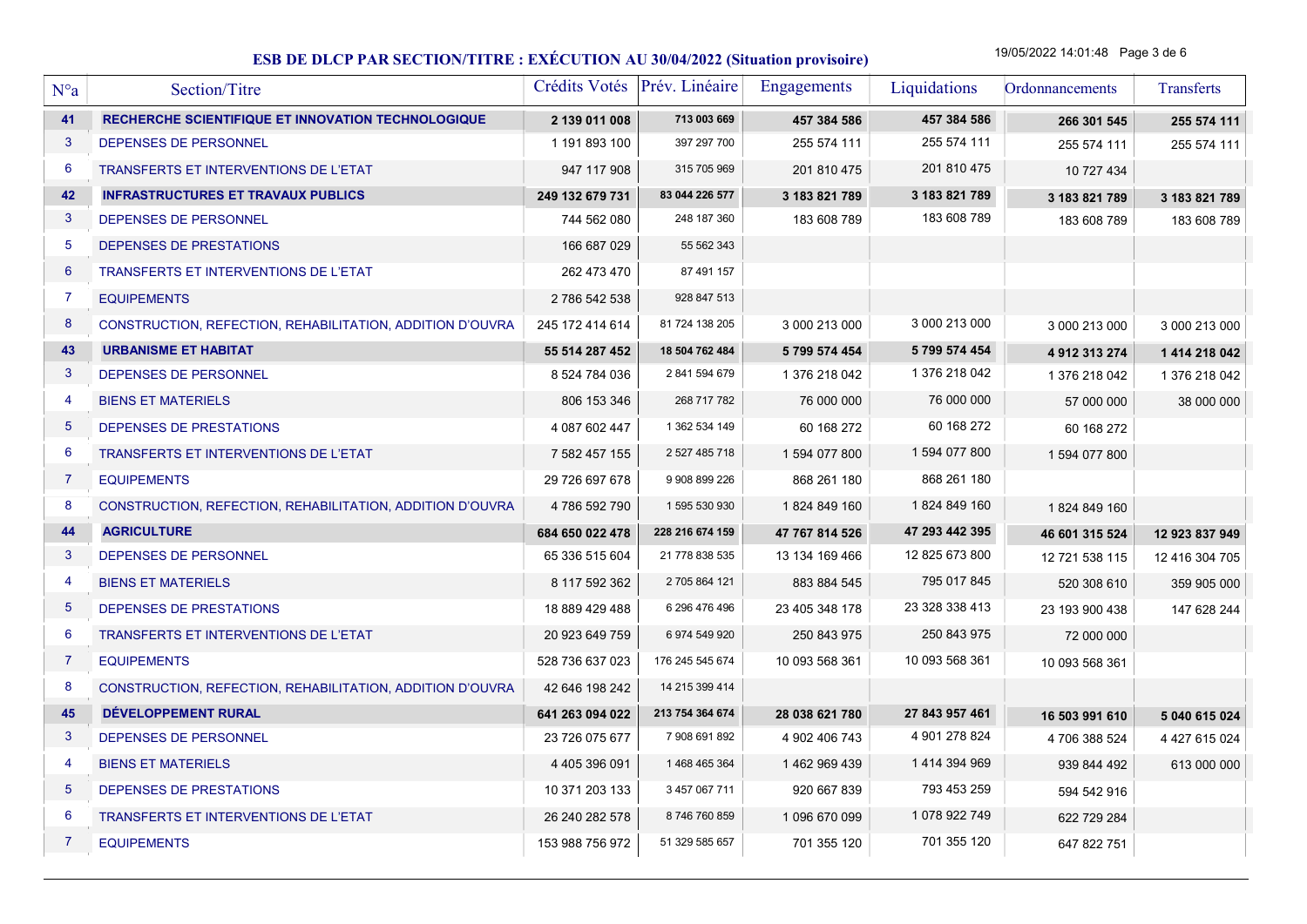19/05/2022 14:01:48 Page 4 de 6

| N°a            | Section/Titre                                             | Crédits Votés   | Prév. Linéaire  | Engagements    | Liquidations   | Ordonnancements | Transferts    |
|----------------|-----------------------------------------------------------|-----------------|-----------------|----------------|----------------|-----------------|---------------|
| 8              | CONSTRUCTION, REFECTION, REHABILITATION, ADDITION D'OUVRA | 422 531 379 571 | 140 843 793 190 | 18 954 552 540 | 18 954 552 540 | 8 992 663 644   |               |
| 50             | <b>RESSOURCES HYDRAULIQUE ET DE L'ELECTRICITE</b>         | 452 461 244 929 | 150 820 414 976 | 8 183 310 257  | 8 161 211 179  | 8 096 900 688   | 5 872 234 189 |
| 3              | DEPENSES DE PERSONNEL                                     | 8 615 259 508   | 2 871 753 169   | 1736 651 189   | 1736 651 189   | 1734 244 189    | 1 734 244 189 |
| 4              | <b>BIENS ET MATERIELS</b>                                 | 467 589 210     | 155 863 070     | 203 330 967    | 192 723 967    | 165 469 509     | 134 393 301   |
| 5              | DEPENSES DE PRESTATIONS                                   | 1499675398      | 499 891 799     | 20 314 567     | 8 822 489      | 8 822 489       |               |
| 6              | TRANSFERTS ET INTERVENTIONS DE L'ETAT                     | 13 476 621 557  | 4 492 207 186   | 3 394 082 329  | 3 394 082 329  | 3 359 433 297   | 2875453700    |
| $\overline{7}$ | <b>EQUIPEMENTS</b>                                        | 113 684 741 523 | 37 894 913 841  | 1 128 143 000  | 1 128 143 000  | 1 128 143 000   | 1 128 143 000 |
| 8              | CONSTRUCTION, REFECTION, REHABILITATION, ADDITION D'OUVRA | 314 717 357 733 | 104 905 785 911 | 1700 788 205   | 1700 788 205   | 1700 788 205    |               |
| 51             | <b>TRANSPORTS ET VOIES DE COMMUNICATION</b>               | 399 432 438 231 | 133 144 146 077 | 10 633 040 377 | 10 633 040 377 | 10 383 040 377  | 2 241 225 015 |
| 3              | DEPENSES DE PERSONNEL                                     | 7 516 687 412   | 2 505 562 471   | 1 586 266 056  | 1 586 266 056  | 1 586 266 056   | 1 586 266 056 |
| 6              | TRANSFERTS ET INTERVENTIONS DE L'ETAT                     | 9 589 707 098   | 3 196 569 033   | 9 046 774 321  | 9 046 774 321  | 8796774321      | 654 958 959   |
| 7              | <b>EQUIPEMENTS</b>                                        | 118 787 937 102 | 39 595 979 034  |                |                |                 |               |
| 8              | CONSTRUCTION, REFECTION, REHABILITATION, ADDITION D'OUVRA | 263 538 106 619 | 87 846 035 540  |                |                |                 |               |
| 55             | <b>AFFAIRES FONCIERES</b>                                 | 15 897 702 692  | 5 299 234 231   | 4 151 722 509  | 4 151 722 509  | 4 057 722 509   | 3 168 737 778 |
| 3              | DEPENSES DE PERSONNEL                                     | 11 060 695 456  | 3 686 898 485   | 2 545 028 492  | 2 545 028 492  | 2 545 028 492   | 2 400 238 492 |
| 4              | <b>BIENS ET MATERIELS</b>                                 | 932 489 778     | 310 829 926     | 390 661 041    | 390 661 041    | 296 661 041     | 277 661 041   |
| 5              | DEPENSES DE PRESTATIONS                                   | 1 249 718 817   | 416 572 939     | 1 216 032 977  | 1 216 032 977  | 1 216 032 977   | 490 838 245   |
| 6              | TRANSFERTS ET INTERVENTIONS DE L'ETAT                     | 1618032389      | 539 344 130     |                |                |                 |               |
| $\overline{7}$ | <b>EQUIPEMENTS</b>                                        | 1 036 766 252   | 345 588 751     |                |                |                 |               |
| 56             | <b>ENVIRONNEMENT ET DEVELOPPEMENT DURABLE</b>             | 105 431 610 908 | 35 143 870 303  | 4 099 319 375  | 4 099 319 375  | 4 026 423 475   | 3 119 575 662 |
| 3              | DEPENSES DE PERSONNEL                                     | 15 094 003 552  | 5 031 334 517   | 2 858 441 082  | 2 858 441 082  | 2 858 441 082   | 2 858 441 082 |
| 6              | <b>TRANSFERTS ET INTERVENTIONS DE L'ETAT</b>              | 5 147 425 924   | 1715808641      | 1 240 878 293  | 1 240 878 293  | 1 167 982 393   | 261 134 580   |
| $\overline{7}$ | <b>EQUIPEMENTS</b>                                        | 85 190 181 432  | 28 396 727 144  |                |                |                 |               |
| 57             | <b>TOURISME</b>                                           | 2 512 473 128   | 837 491 043     | 245 518 128    | 245 518 128    | 245 518 128     | 245 518 128   |
| 3              | DEPENSES DE PERSONNEL                                     | 2 512 473 128   | 837 491 043     | 245 518 128    | 245 518 128    | 245 518 128     | 245 518 128   |
| 59             | JEUNESSE ET INITIATION A LA NOUVELLE CITOYENNETE          | 1 459 710 000   | 486 570 000     |                |                |                 |               |
| $\overline{7}$ | <b>EQUIPEMENTS</b>                                        | 1459710000      | 486 570 000     |                |                |                 |               |
| 60             | <b>SPORTS ET LOISIRS</b>                                  | 263 147 156     | 87 715 719      | 230 525 188    | 230 525 188    | 12 029 676      | 12 029 676    |
| 3              | DEPENSES DE PERSONNEL                                     | 48 118 704      | 16 039 568      | 12 029 676     | 12 029 676     | 12 029 676      | 12 029 676    |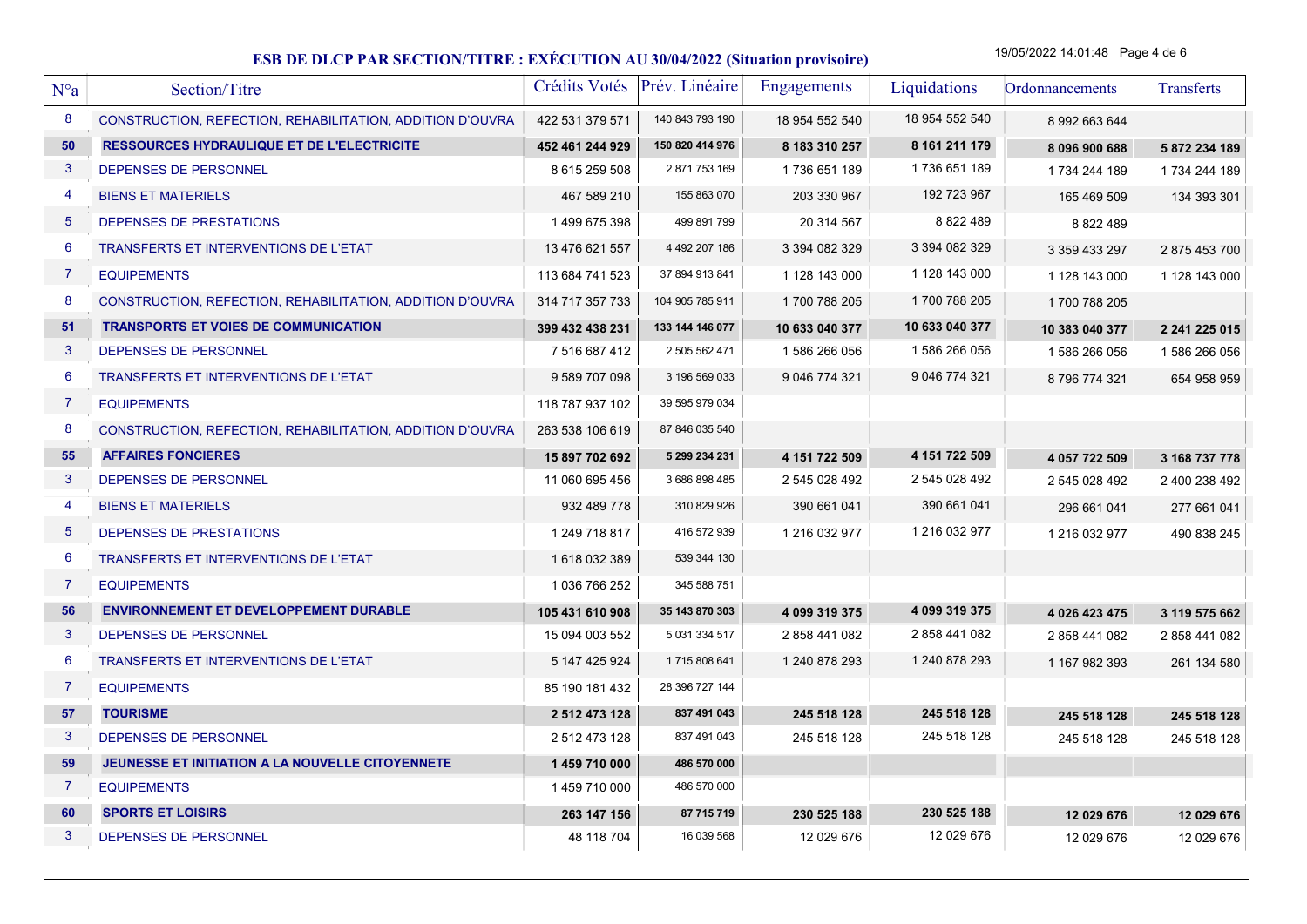19/05/2022 14:01:48 Page 5 de 6

| $N^{\circ}a$    | Section/Titre                                             |                | Crédits Votés Prév. Linéaire | <b>Engagements</b> | Liquidations   | Ordonnancements | Transferts    |
|-----------------|-----------------------------------------------------------|----------------|------------------------------|--------------------|----------------|-----------------|---------------|
| 6               | TRANSFERTS ET INTERVENTIONS DE L'ETAT                     | 215 028 452    | 71 676 151                   | 218 495 512        | 218 495 512    |                 |               |
| 61              | <b>FONCTION PUBLIQUE</b>                                  | 2 950 243 251  | 983 414 417                  | 831 407 589        | 831 407 589    | 787 429 835     | 787 429 835   |
| 3               | <b>DEPENSES DE PERSONNEL</b>                              | 1757984691     | 585 994 897                  | 235 824 530        | 235 824 530    | 235 824 530     | 235 824 530   |
| -4              | <b>BIENS ET MATERIELS</b>                                 | 32 310 472     | 10 770 157                   |                    |                |                 |               |
| $6\phantom{1}6$ | <b>TRANSFERTS ET INTERVENTIONS DE L'ETAT</b>              | 1 159 948 088  | 386 649 363                  | 595 583 059        | 595 583 059    | 551 605 305     | 551 605 305   |
| 62              | <b>EMPLOI, TRAVAIL ET PREVOYANCE SOCIALE</b>              | 1 345 871 132  | 448 623 711                  | 267 773 902        | 267 773 902    | 267 773 902     | 267 773 902   |
| 3               | DEPENSES DE PERSONNEL                                     | 1 087 150 696  | 362 383 565                  | 267 773 902        | 267 773 902    | 267 773 902     | 267 773 902   |
| -4              | <b>BIENS ET MATERIELS</b>                                 | 8 595 630      | 2 865 210                    |                    |                |                 |               |
| $\overline{5}$  | DEPENSES DE PRESTATIONS                                   | 52 039 766     | 17 346 589                   |                    |                |                 |               |
| 6               | TRANSFERTS ET INTERVENTIONS DE L'ETAT                     | 198 085 040    | 66 028 347                   |                    |                |                 |               |
| 63              | <b>PREVOYANCE SOCIALE</b>                                 | 4 470 161 157  | 1 490 053 719                | 3 679 119 190      | 3 679 119 190  | 670 303 390     | 643 532 940   |
| $\mathbf{3}$    | DEPENSES DE PERSONNEL                                     | 3 937 802 010  | 1 312 600 670                | 643 532 940        | 643 532 940    | 643 532 940     | 643 532 940   |
| 6               | TRANSFERTS ET INTERVENTIONS DE L'ETAT                     | 532 359 147    | 177 453 049                  | 3 035 586 250      | 3 035 586 250  | 26 770 450      |               |
| 64              | <b>AFFAIRES SOCIALES</b>                                  | 17 999 962 844 | 5 999 987 615                | 5 152 069 843      | 5 152 069 843  | 5 103 838 493   | 5 080 712 493 |
| $\mathbf{3}$    | DEPENSES DE PERSONNEL                                     | 15 437 800 337 | 5 145 933 446                | 3 840 962 493      | 3 840 962 493  | 3 840 962 493   | 3 840 962 493 |
| $\overline{4}$  | <b>BIENS ET MATERIELS</b>                                 | 321 312 561    | 107 104 187                  | 63 205 850         | 63 205 850     | 23 126 000      |               |
| 5               | DEPENSES DE PRESTATIONS                                   | 534 018 943    | 178 006 314                  |                    |                |                 |               |
| 6               | TRANSFERTS ET INTERVENTIONS DE L'ETAT                     | 688 361 830    | 229 453 943                  | 8 151 500          | 8 151 500      |                 |               |
| 8               | CONSTRUCTION, REFECTION, REHABILITATION, ADDITION D'OUVRA | 1018 469 173   | 339 489 724                  | 1 239 750 000      | 1 239 750 000  | 1 239 750 000   | 1 239 750 000 |
| 65              | <b>GENRE, FAMILLE ET ENFANT</b>                           | 1 018 241 489  | 339 413 830                  | 137 760 723        | 7 440 723      | 7 440 723       | 7 440 723     |
| $\mathbf{3}$    | DEPENSES DE PERSONNEL                                     | 29 762 892     | 9 9 20 9 64                  | 7 440 723          | 7 440 723      | 7 440 723       | 7 440 723     |
| 6               | <b>TRANSFERTS ET INTERVENTIONS DE L'ETAT</b>              | 988 478 597    | 329 492 866                  | 130 320 000        |                |                 |               |
| 70              | <b>ACTIONS HUMANITAIRES ET SOLIDARITE NATIONALE</b>       | 70 595 906 595 | 23 531 968 865               | 18 250 660 410     | 18 012 804 710 | 17 842 879 180  | 7 615 782 247 |
| 3               | DEPENSES DE PERSONNEL                                     | 6 207 924 207  | 2 069 308 069                | 721 314 467        | 721 314 467    | 709 493 562     | 633 399 967   |
| $\overline{4}$  | <b>BIENS ET MATERIELS</b>                                 | 793 198 389    | 264 399 463                  | 378 950 978        | 378 950 978    | 276 926 473     | 188 000 000   |
| $\overline{5}$  | DEPENSES DE PRESTATIONS                                   | 2 646 135 144  | 882 045 048                  | 149 562 003        | 149 562 003    | 93 481 883      |               |
| 6               | TRANSFERTS ET INTERVENTIONS DE L'ETAT                     | 60 948 648 855 | 20 316 216 285               | 17 000 832 963     | 16 762 977 263 | 16 762 977 263  | 6794382280    |
| 78              | <b>FORMATION PROFESSIONNELLE, ARTS ET METIERS</b>         | 61 701 878 991 | 20 567 292 997               | 5 327 304 258      | 5 327 304 258  | 5 178 988 932   | 4 991 564 155 |
| 3               | DEPENSES DE PERSONNEL                                     | 15 634 888 620 | 5 211 629 540                | 2880 091 998       | 2880 091 998   | 2 880 091 998   | 2880 091 998  |